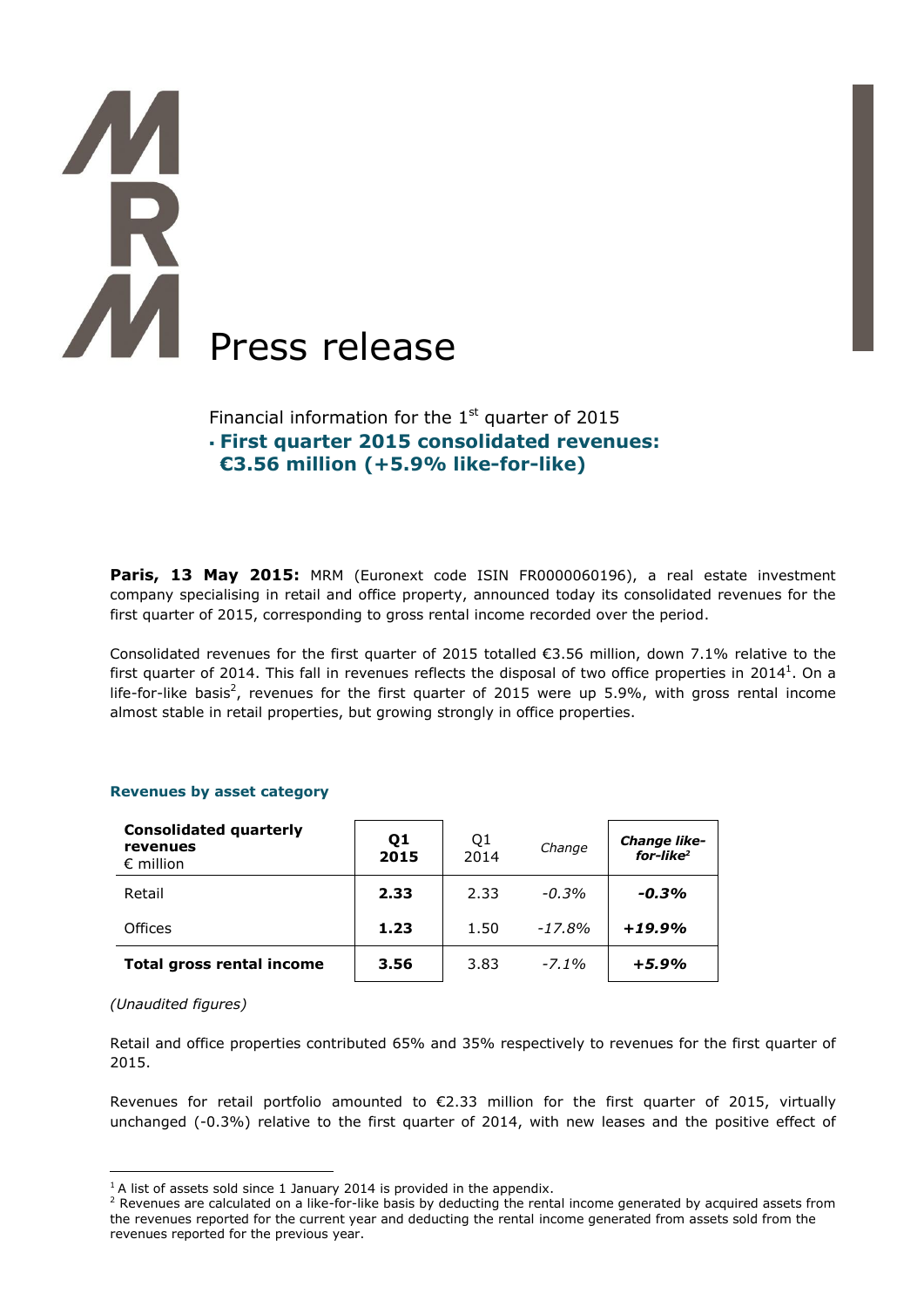indexation almost offsetting the impact of vacated space and the adjustment of rental conditions in some units.

Revenues from office properties totalled €1.23 million in the first quarter of 2015. This strong like-forlike increase of 19.9% relative to the first quarter of 2014 reflects progress made in letting available space. This concerns particularly the Nova building in the La Défense perimeter (La Garenne-Colombes), where the occupancy rate rose from 40% at the end of March 2014 to 65% at the end of March 2015.

# **Financial position**

No notable events occurred in the first quarter of 2015 that might have significantly modified the Group's financial position compared with 31 December 2014.

# **Dividend**

The Group notes that a distribution<sup>3</sup> of  $\epsilon$ 0.10 per share in respect of the 2014 financial year will be submitted for approval at the general shareholders' meeting of 2 June 2015. This proposed distribution is identical to that made in respect of the 2013 financial year.

### **Recent events**

On 7 April 2015, MRM announced the sale of the Plaza office property in Paris (12<sup>th</sup> district) for  $\epsilon$ 16.8 million (excluding transfer taxes). With this sale, the total amount of office asset disposals made by MRM, since it launched its strategy of refocusing on retail assets in June 2013, increases to €49.6 million.

## **Calendar**

MRM's general shareholders' meeting will take place on 2 June 2015 at 10am at the company's headquarters.

Results for the first half of 2015 are due to be published on 31 July 2015 (before market opening).

### **About MRM**

MRM is a listed real estate company that owns and manages a portfolio of assets in France, breaking down into 62% retail properties and 38% offices. Its portfolio was valued at €232.2 million (excluding transfer taxes) at 31 December 2014. MRM's majority shareholder is SCOR SE, which owns 59.9% of its capital. The company is listed in compartment C of NYSE Euronext Paris (ISIN: FR0000060196 - Bloomberg code: MRM:FP – Reuters code: MRM.PA). MRM opted for SIIC status on 1 January 2008.



 $\overline{a}$ 

 $3$  Distribution of reserves and premiums proposal.